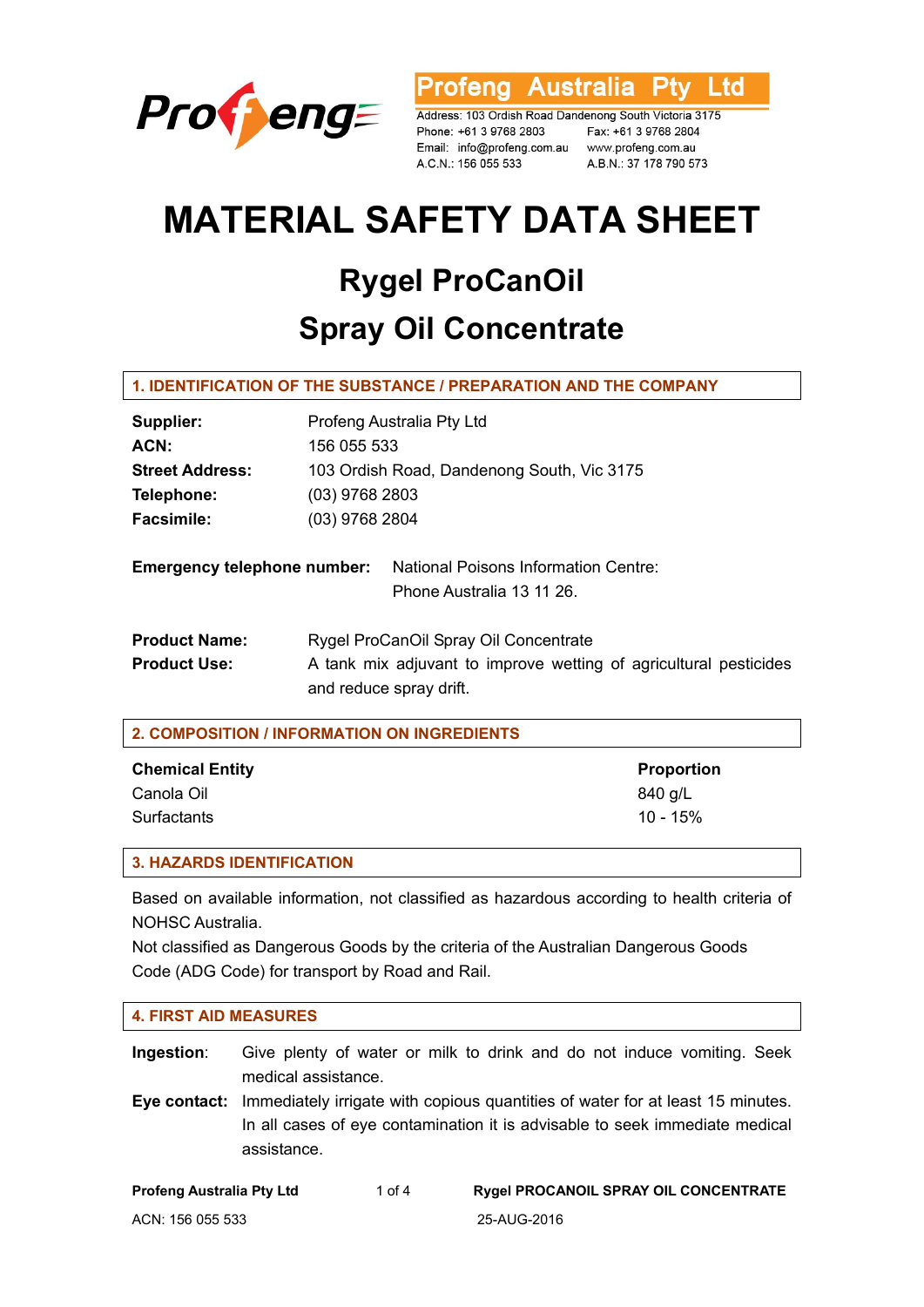

Address: 103 Ordish Road Dandenong South Victoria 3175 Phone: +61 3 9768 2803 Email: info@profeng.com.au www.profeng.com.au

Australia

Fax: +61 3 9768 2804 A.B.N.: 37 178 790 573

l to

**Skin contact:** Wash contaminated skin with plenty of water. Remove contaminated clothing and wash before reuse. If irritation persists seek medical advice.

A.C.N.: 156 055 533

**Inhalation**: Remove victim from exposure. Seek medical assistance if symptoms persist. **Notes to physician:** Treat symptomatically.

# **5. FIRE-FIGHTING MEASURES**

Classified as a C2 (Combustible Liquid).

**Suitable extinguishing media:** Use water fog, dry chemical, foam, carbon dioxide, BFC. Hazards from combustion products.

**Combustible liquid.** Product of combustion may include carbon dioxide, carbon monoxide, smoke and fumes.

**Precautions for Firefighters and Special Protective Equipment** 

Firefighters to wear self-contained breathing apparatus if risk of exposure to vapour or products of combustion.

# **6. ACCIDENTAL RELEASE MEASURES**

#### **Emergency Procedure**

Wash area down thoroughly with water or cover with absorbent (soil, sand, vermiculite). Collect and seal in properly labelled drums for disposal. Wash area down effected area with excess water. Spills are slippery.

If contamination of sewers or waterways has occurred advise the local emergency services.

# **7. HANDLING AND STORAGE**

# **Precautions for Safe Storage**

Classified as a C2 (combustible Liquid)

Keep out of reach of children. Store in closed original container in a well ventilated place, as cool as possible. Triple rinse containers before disposal and add rinsings to tank.

# **8. EXPOSURE CONTROLS/PERSONAL PROTECTION**

#### **National occupational exposure limits**

No value assigned for this specific material by the National Occupational Health and Safety Commission (NOHSC Australia).

**Personal protection equipment**: Wear overalls, goggles and impervious gloves. Always wash hands before smoking, eating, drinking or using the toilet. Wash contaminated clothing and other protective equipment before storage or re-use.

| <b>9. PHYSICAL AND CHEMICAL PROPERTIES</b> |                       |                                              |  |  |
|--------------------------------------------|-----------------------|----------------------------------------------|--|--|
| Form / Colour / Odour:                     | amber coloured liquid |                                              |  |  |
| <b>Profeng Australia Pty Ltd</b>           | $2$ of 4              | <b>Rygel PROCANOIL SPRAY OIL CONCENTRATE</b> |  |  |

ACN: 156 055 533 25-AUG-2016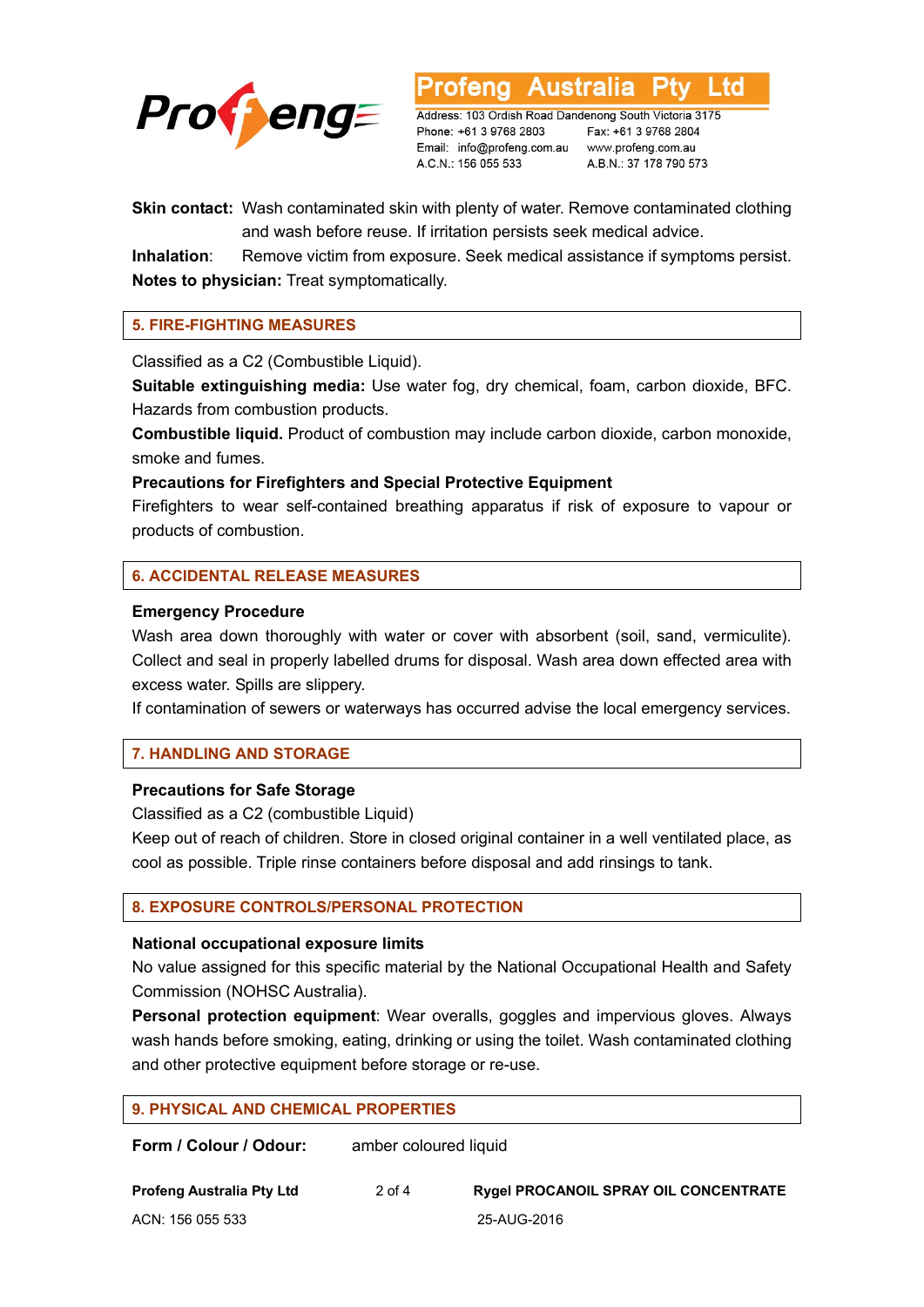

**Australia** L to

Address: 103 Ordish Road Dandenong South Victoria 3175 Phone: +61 3 9768 2803 Email: info@profeng.com.au www.profeng.com.au A.C.N.: 156 055 533

Fax: +61 3 9768 2804 A.B.N.: 37 178 790 573

| Solubility:              | disperses in water to form an emulsion |
|--------------------------|----------------------------------------|
| Specific Gravity (15°C): | $0.93$ approx.                         |
| Flashpoint:              | $>150^{\circ}$ C                       |
| pH (1% aq):              | ճ - ጸ                                  |
|                          |                                        |

#### **10. STABILITY AND REACTIVITY**

Stable under anticipated conditions of storage and handling. Avoid strong oxidising agents.

#### **11. TOXICOLOGICAL INFORMATION**

No adverse health effects expected if the product is handled in accordance with this Safety Data Sheet and the product label. Symptoms that may arise if the product is mishandled are:

# **Acute Effects**

| Ingestion:                        | All ingredients have low acute toxicity. Ingestion may cause nausea, |  |  |
|-----------------------------------|----------------------------------------------------------------------|--|--|
|                                   | vomiting and diarrhoea.                                              |  |  |
| Eye contact:                      | A mild eye irritant.                                                 |  |  |
| Skin contact:                     | May lead to mild irritation on repeated or prolonged exposure.       |  |  |
| Inhalation:                       | Prolonged inhalation of mists may produce respiratory irritation.    |  |  |
| Long Term Effects:                | No information available for product.                                |  |  |
| Acute toxicity / Chronic toxicity |                                                                      |  |  |

#### **Acute toxicity / Chronic toxicity**

No LD50 data available for product. Based on knowledge of related constituents: Acute oral LD50 (rat) > 5,000 mg/kg

# **12. ECOLOGICAL INFORMATION**

Readily biodegradable. Do not contaminate streams, rivers or waterways with the chemical used container.

#### **13. DISPOSAL CONSIDERATIONS**

Triple or, preferably, pressure rinse containers before disposal. If recycling, replace cap and return containers to recycler or designated collection point. If not recycling, break, crush, puncture and bury empty containers in local authority landfill. If not available bury the containers below 500 mm in a disposal pit specifically marked and setup for this purpose clear of waterways, vegetation and roots.

Empty containers and product should not be burnt.

Refer to State/Territory Land Waste Management Authority. Dispose of material through a licensed waste contractor.

#### **14. TRANSPORT INFORMATION**

Not classified as Dangerous Goods by the criteria of the Australian Dangerous Goods Code